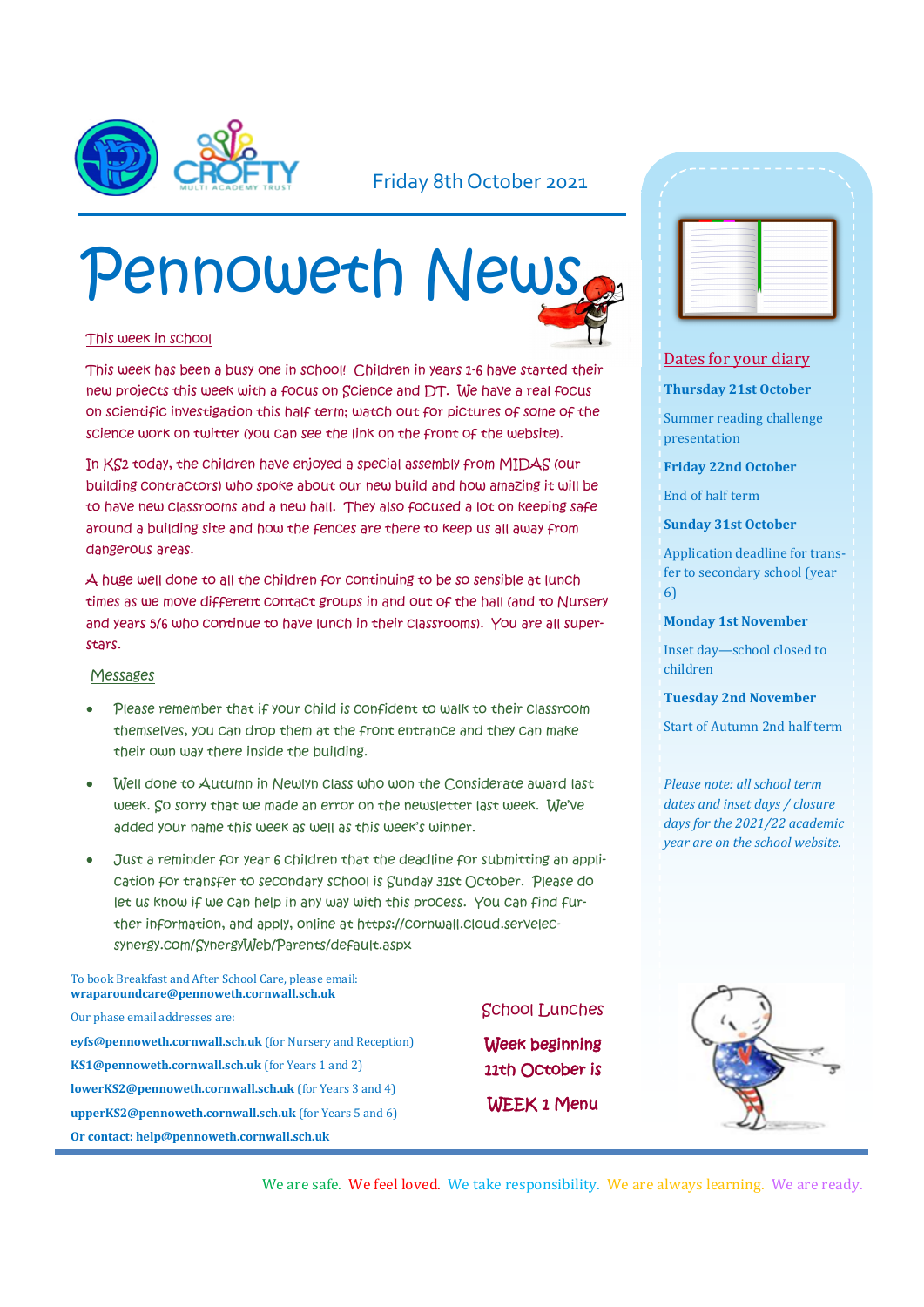## Character Qualities

We have 4 key characteristics that we are always on the lookout for! Each of these is represented by a character.

Considerate children are thoughtful, caring, sympathetic, helpful, polite, attentive, mindful and patient.

Inquisitive children are curious, inquiring, questioning, intrigued and eager to know.

Courageous children are bold, brave, valiant adventurous and determined.

Children who are being fun will be enthusiastic, excited, energetic, cheerful, light-hearted and will laugh!

We also have our Stars of the Week, who have been classroom superstars and DNA Champions for each phase.

| Quality     | Children Spotted in R, y1 and Y2    | Children Spotted in Y3, Y4, Y5 and Y6                               |  |
|-------------|-------------------------------------|---------------------------------------------------------------------|--|
|             | Porthcurno: Amber                   | Newlyn: Izzy                                                        |  |
| Considerate |                                     |                                                                     |  |
|             | Gwithian: Harper<br>Marazion: Layla | Well done to Autumn for winning the considerate award<br>last week! |  |
|             |                                     | Mevagissey: Nathan                                                  |  |
|             |                                     | Porthleven: Gracie-Mae                                              |  |
|             |                                     | Pendeen: Ellie                                                      |  |
|             |                                     | Lizard: Nadine                                                      |  |
|             |                                     | Godrevy: Olivia                                                     |  |
| Inquisitive | Porthcurno: Lola                    | Newlyn: Oli                                                         |  |
|             | Gwithian: Ollie                     | Mevagissey: Maddison                                                |  |
|             | Marazion: Lilly-Beth                | Porthleven: Layla                                                   |  |
|             |                                     | Pendeen: Ruby                                                       |  |
|             |                                     | Lizard: Saqib                                                       |  |
|             |                                     | Godrevy: Mylie                                                      |  |
|             | Porthcurno: Mason B                 | Newlyn: Noah G                                                      |  |
| Courageous  | Gwithian: Jax T                     | Mevagissey: Hunter                                                  |  |
|             | Marazion: Carson                    | Porthleven: Theo                                                    |  |
|             |                                     | Pendeen: Tabitha                                                    |  |
|             |                                     | Lizard: Taylor                                                      |  |
|             |                                     | Godrevy: Jack                                                       |  |
| Fun         | Porthcurno: Ezra                    | Newlyn: Caitlyn                                                     |  |
|             | Gwithian: Skyla                     | Mevagissey: Reese                                                   |  |
|             | Marazion: Evie                      | Porthleven: Lily                                                    |  |
|             |                                     | Pendeen: Henry                                                      |  |
|             |                                     | Lizard: Ava                                                         |  |
|             |                                     | Godrevy: Fleur                                                      |  |
|             | Restormel: Kurtis                   | Newlyn: James                                                       |  |
|             | Tintagel: Michelle                  | Mevagissey: Elsie                                                   |  |
|             | Porthcurno: Lily R                  | Porthleven: Sophia                                                  |  |
|             | Gwithian: Elden                     | Pendeen: Travis                                                     |  |
|             | Marazion: Isla                      | Lizard: Lissy                                                       |  |
|             |                                     | Godrevy: Leo                                                        |  |
|             |                                     |                                                                     |  |

We are safe champions: Amelia (KS1), Austeja (LKS2) Freya (UKS2)

We feel loved champions: Lyra (KS1), Brooke (LKS2), Emily (UKS2)

We take responsibility champions: Robert (Tintagel), Zack (Restormel), Mia (KS1), Josh (LKS2) Bea (UKS2)

We are always learning champions: River (KS1), Jayden (LKS2), Alicia (UKS2)

We are ready champions: Lucy (KS1), Caden (LKS2), Israel (UKS2)